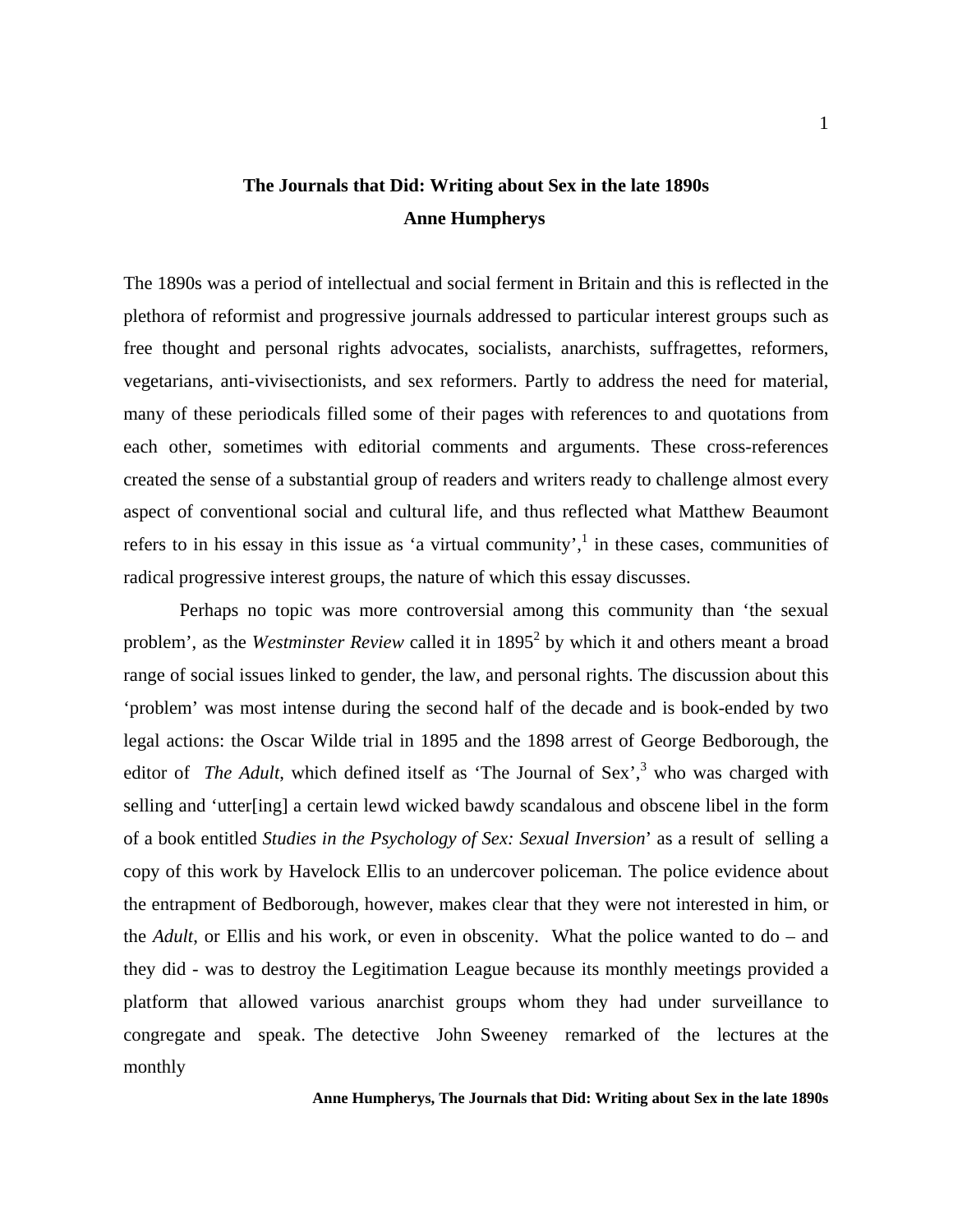Legitimation League meetings, many of which were published in *The Adult*, that they 'were often of an entirely innocent and even elevating nature, but the public discussions after the lecture were mainly supported by Anarchists, and some speeches of a highly incendiary character were occasionally delivered'.<sup>4</sup> Thus, the police were more concerned with a 'virtual community' of radicals than with individual speech or thought.

 Most of the free thought and other radical journals at this time did not write very much about the sexual problem. Journals like *The Agnostic and Eclectic Review*, the *Freethinker*, the*Reformer, The Truth Seeker*, and the Nietzschean *Eagle and the Serpent*<sup>5</sup> sometimes quoted from *The Adult,* but they did not often take up sexual issues themselves. If they did, as in the case of the feminist *Shafts*, the agenda was more in line with reformist issues in terms of sexual reform such as eliminating the inequality in marriage under the law of coverture through legislation. As Matthew Beaumont argues, *Shafts* was part of the social (read sexual) purity group rather than the sex reformer group, though he also notes that 'free unions' were among the subjects discussed in *Shafts*. [6](#page-18-5)

 There were, however, two journals in addition to *The Adult* which, during this halfdecade, did pay significant attention to the sexual problem: the *Westminster Review* and *The University Magazine and Free Review.* It is on these three journals that I would like to concentrate in order to describe the community of writing on the sexual problem. All three of these journals were monthlies; none were illustrated and only *the University Magazine and Free Review* carried any fiction and that rarely, and what fiction there was supported its radical positions on religious and social issues. The sexual problem as presented in these periodicals had different emphases, but similar formal presentations: more or less short articles (five to ten pages), nearly all signed though this is fraught by the use of pseudonyms. There is an overlap of authors among the three: Allan Laidlaw wrote for both the *Westminster* and the *University Magazine and Free Review* (though not always about the sexual problem)<sup>[7](#page-18-6)</sup>, as did Ellis Ethelmer [Ben Elmy] and Geoffrey Mortimer [Walter Matthes Gallichan], who

**Anne Humpherys, The Journals that Did: Writing about Sex in the late 1890s**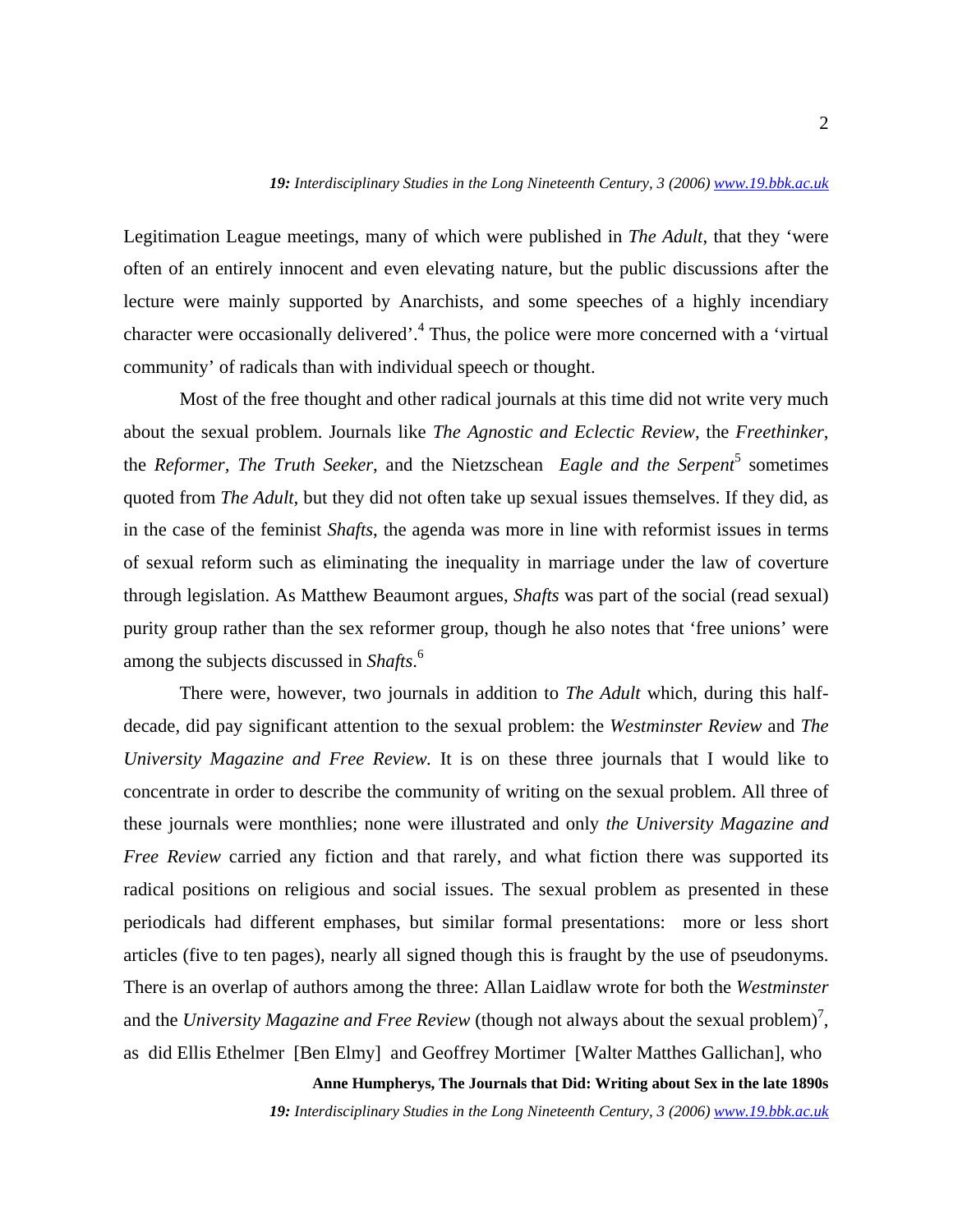also wrote for the *Adult*. Many of the articles were written as responses to articles in each other. For example, in June 1897 *The Adult* reprinted a February 1896 *Westminster Review*  article 'Divorce and Re-Marriage' by J.A. Sewell as an 'extra' to its first number. In this piece Sewell joins an argument supporting divorce reform (a *Westminster* agenda) with one for free unions (*The Adult's* agenda), saying that since church and state either forbid or complicate remarriage, couples should have a private contract for their second marriage*.* 

 The three also quote and review each other. The *University Magazine and Free Review* responds to articles in the *Westminster* as when in July 1896 'Democritus' quotes 'How We Marry' from the June issue of the *Westminster*. Sometimes the *University Magazine* responds to *The Adult* as it did with a review in June 1897 of the proceedings of the Legitimation League published in the smaller journal. On the other hand, the *Westminster* in its 'Contemporary Literature' department – a review of current books – discusses 1899 issues of the *University Magazine and Free Review*, and in April 1897, August 1898, and November 1899 other publications by its publisher, the University Press.

 There was a similarity in the theoretical position of all three journals as well. The explanatory model in each is a somewhat simplified evolutionary theory. This was most commonly expressed in terms of marriage as an institution: was it evolving towards extinction and the evolution into some other kind of relation between men and women, usually called 'varietism' which could mean anything from promiscuity to serial monogamy? Or was it in its present life-long monogamous state the end of an evolutionary development from polygamy to monogamy? H.D Webb put both sides of this argument in 'Marriage and Free Love' in the *Free Review* of September 1895, 545-549. He argued that while it was true that monogamy had evolved out of polygamy, there was no reason to assume evolution would not continue with the result that monogamy would in turn evolve into free unions. Ultimately, he concluded, 'love' was the end point of evolution and 'emancipation from the bonds of sex is what we are seeking for men and women'. (p. 547) This evolutionary argument was

**Anne Humpherys, The Journals that Did: Writing about Sex in the late 1890s**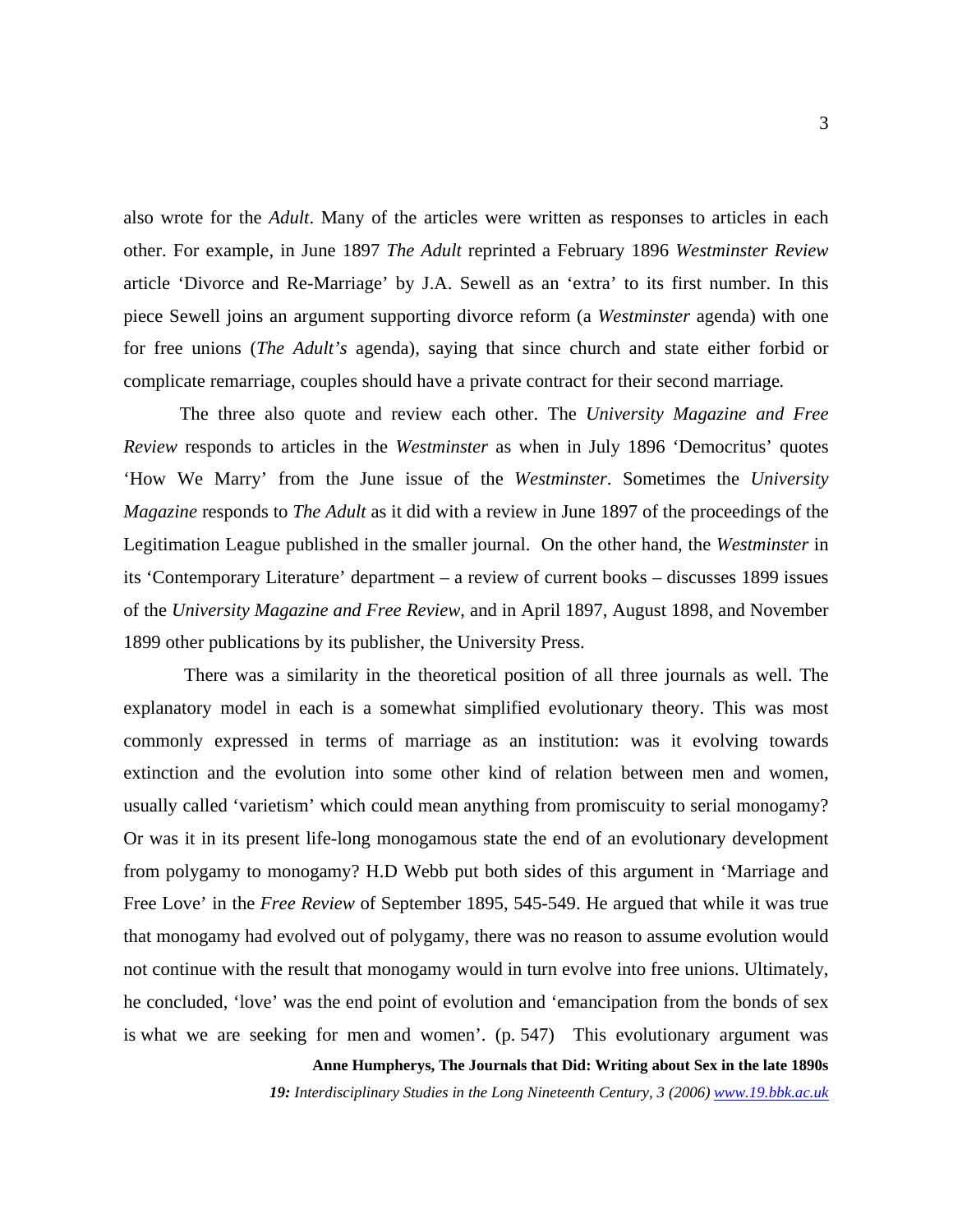sometimes combined with a more social critique of the future of marriage in the shape of an argument that women would never actually be free human beings or equal in marriage until they had economic independence.<sup>8</sup>

Under this theoretical umbrella lay a variety of sexual problem topics. The 'marriage question' was expanded to include such issues as the need to recognize and even legalize 'secondary' relationships in order to protect children who were products of such unions, and the advantages and disadvantages of divorce by mutual consent. Although almost all writers saw enforced lifelong monogamy as untenable at best and enslaving at worst for both men and women, there was no uniformity about the cure: some said divorce, some said free unions, some said evolution.

 Most fraught were discussions about the sexual nature of men and women. Are men naturally promiscuous? Most writers said yes. This position was sometimes countered by an evolutionary argument: that men are evolving towards 'purity' and 'love' or more usually 'spiritual love', which was the endpoint of evolution.<sup>9</sup> But even those few who argued for this future development agreed that at the moment men were naturally promiscuous.

 The issue of women's sexual nature was more complicated for these writers. Did a woman's sexual nature consist solely of maternal instinct? Most writers were unwilling to give up this belief, though the argument could take surprising twists. If woman's sexual nature is maternal then, E.I Champness<sup>10</sup> argued in the *University Magazine and Free Review*, all women should have a right to have children even if they can't (or won't) get husbands – either by free love partnerships or by men (who were thought to be in short supply) fathering children on more than one woman (5 [1895], p.307). No one comes right out and says women have a sex drive independent of the desire for children (unlike Olive Schreiner's argument to Karl Pearson in the Men and Women's Club), not even the *Adult*, though the argument is made obliquely by saying women need sex 'for their health'.<sup>11</sup> There was also a little discussion of the sexual education of children though nothing very specific beyond the assertion that both boys and girls should know the facts of life (as we would call them) early.

**Anne Humpherys, The Journals that Did: Writing about Sex in the late 1890s**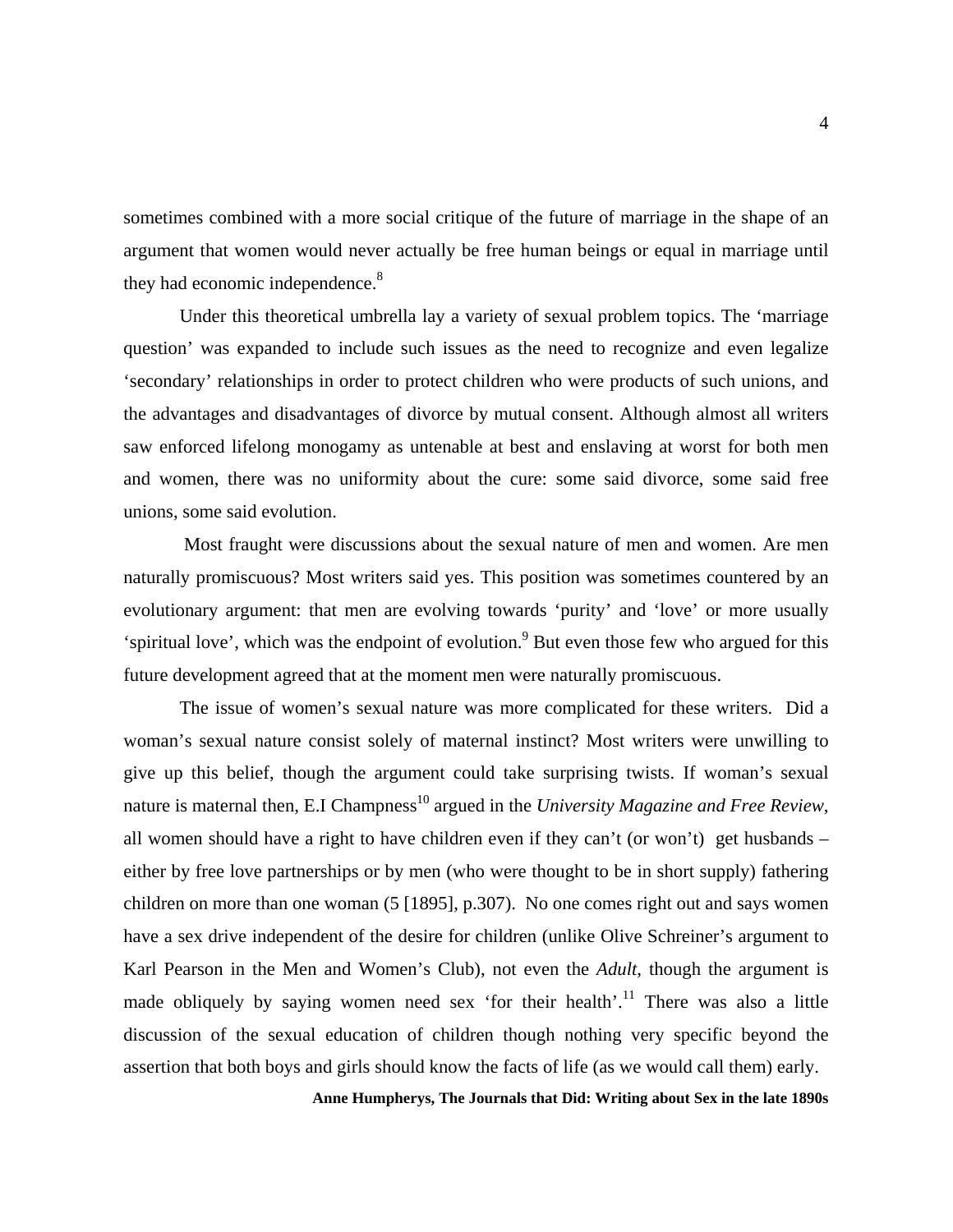19: Interdisciplinary Studies in the Long Nineteenth Century, 3 (2006) *[www.19.bbk.ac.uk](http://www.19.bbk.ac.uk/)*  Prostitution was another sexual problem and in these radical journals the discussion of it is almost always linked to the marriage question. In fact these journals don't just comment on prostitution but actually reconstruct the categories of both marriage and prostitution. For example, one position was that marriage was a *cause* of prostitution, as the boredom suffered by men under enforced monogamy led them to patronize prostitutes. But the term 'prostitution' was also used metaphorically: wives are by definition prostitutes, or more genteelly 'concubines' in that they trade sex for economic support, an explosive comparison in the context of the wide-spread marriage debates in the 1880s and 1890s. For example in the *Westminster Review* for 1898 R[obert] T[urnbull] Lang, who edited a series of travel books about Ireland in the early 1900s, argued in an article entitled 'The Extra Woman' (i.e. the prostitute) that 'wives are merely legalised concubines' and that prostitution is evidence that 'monogamy doesn't work' (*Westminster Review* 150 [1898], p.305). What he and the other writers who take this latter position never seem to articulate is that linking marriage to prostitution in this way only proves that monogamy doesn't work for men. The implication in this argument is that women unlike men do have sex drives that can be fulfilled within monogamy because their sexual fulfillment is attached to maternity. Lang affirms this when he restates the belief that women's sexual fulfillment is 'towards the next generation'. In another bizarre twist on this position about women's sexuality, he continues that since there are more women than men in the population and many men don't marry, women without partners can be driven to prostitution, a term which includes unsanctioned second relationships as well as street and brothel prostitutes, to satisfy their sexual drive for maternity.

 In the aftermath of the Wilde trial there are a few fleeting references to homosexuality – never called such, of course. In fact I found only a couple of references to the Wilde case in the journals I surveyed, and in those few references, Wilde himself is never named. For example, there is an advertisement for *The Ballad of Reading Gaol* with no author named in

**Anne Humpherys, The Journals that Did: Writing about Sex in the late 1890s** 

**19:** *Interdisciplinary Studies in the Long Nineteenth Century, 3 (2006) [www.19.bbk.ac.uk](http://www.19.bbk.ac.uk/)*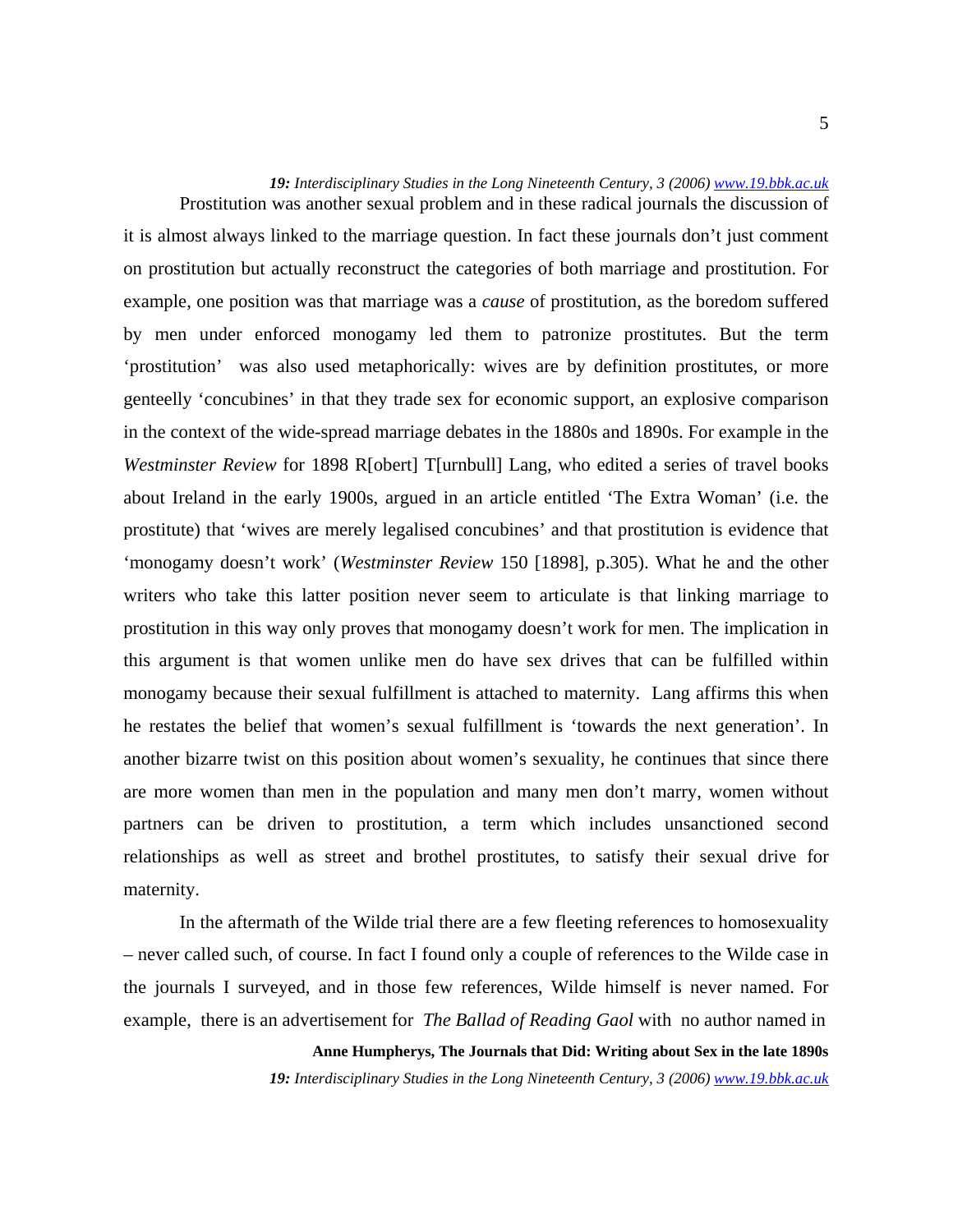the *Adult* in 1898, and an editorial remark about 'terrible months of suffering – needless suffering – suffering which had neither justice nor sense for its excuse' (April 1898, p. 67) again without mentioning Wilde by name. In the *Agnostic Journal and Eclectic Review* for June 1898, 'W.S.R', writing about the Bedborough prosecution, remarks:

 For the exercise of sexual perversion, only a few months ago, a gentleman was sent, under tragic auspices, to collect the material for a 'Ballad of Reading Gaol'. Would the same State send George Bedborough to, under similar circumstances, collect similar materials, and for doing exactly the reverse [?] . . . If one man is punished for sexual perversion, and another man is punished for circulating a book showing how to eliminate sexual perversion–for the best way to eliminate it is to impart a scientific knowledge of the nosological principles upon which it is based, can inconsistency and fatuity further go? (p. 380)

This quotation exemplifies both the refusal to name Wilde and the common defense of Ellis's book.

 I found only one exception to this refusal to name Wilde, the more notable for being unique. In the *Free Review,* in the month of Wilde's trial, there was a was a piece entitled 'Provincialism of Our Literature' by Arthur Lynch. The author had attacked Wilde (by name) among others a year earlier in an article on Richard LeGallienne in *Our Poets* (1894). In his *Free Review* piece, Lynch included a general attack on the work of Wilde, but this time Lynch named neither the writer nor his works. 'A few pages [presumably of *The Portrait of Dorian Gray*] were enough to make even my curiosity draw back in revolt from the atmosphere, the mephitic air that seemed to emanate from its dainty leaves' (*Free Review* 4 [1895], p.127). Two months later, however, Ernest Newman, an acquaintance of Charles Bradlaugh and John Robertson and a member of the secularist circles, who also wrote for the *University Magazine and Free Review* and the *Westminster* (sometimes under the pseudonym 'Henry Mortimer Cecil'), contributed a long laudatory piece on Wilde – named this time - as an artist and covering all of his work. Neither Lynch nor Newman mentions the Wilde trial, but the publication of Newman's strong praise for Wilde as an artist could not but have struck

**Anne Humpherys, The Journals that Did: Writing about Sex in the late 1890s**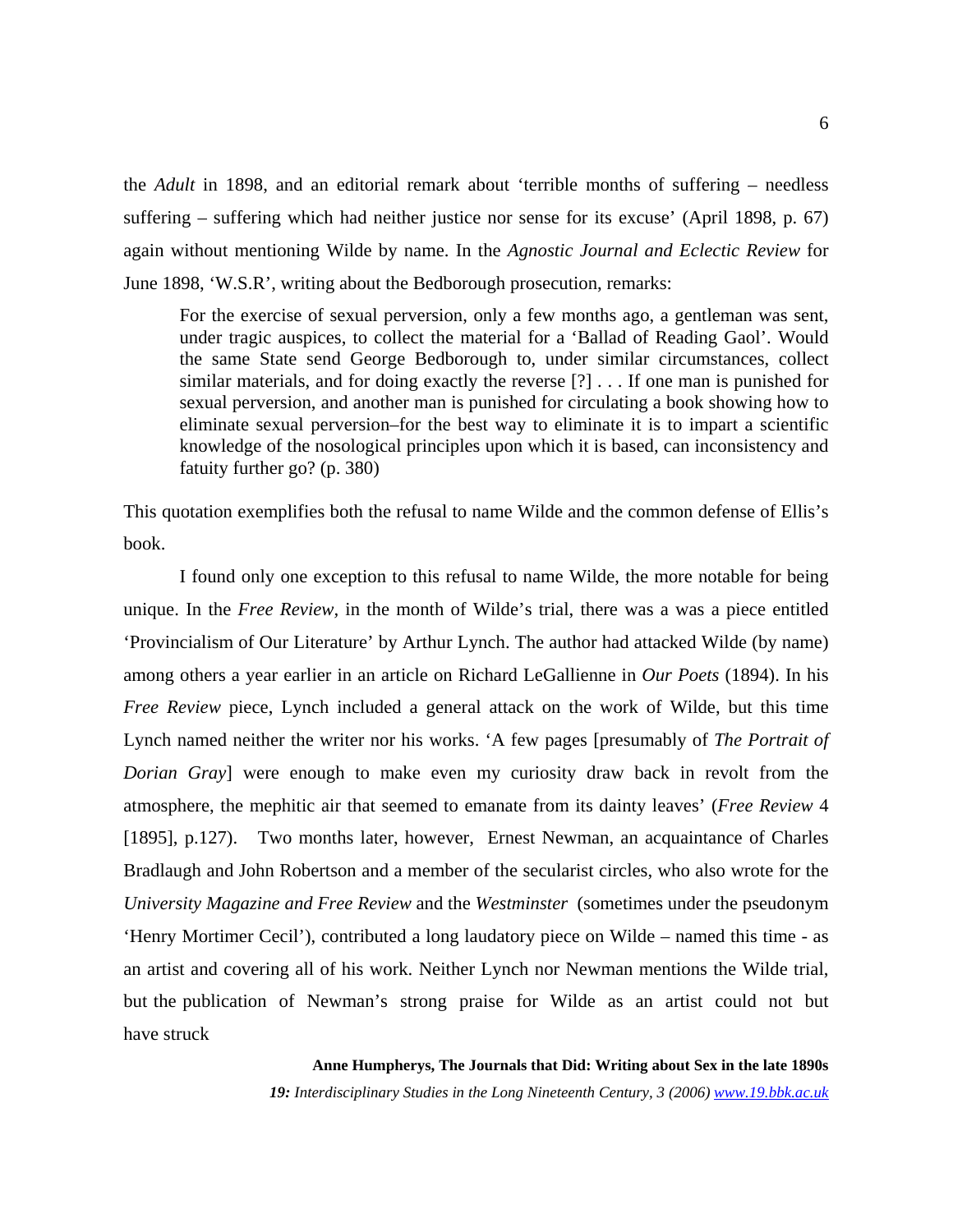everyone who read it two months after the trial as support for Wilde as a person if not for homosexuality as a practice. $12$ 

 Though the Bedborough trial was also ostensibly about homosexuality in that it was Ellis's volume on 'Sexual Inversion' that was labeled obscene, there is no discussion of homosexuality in the journalistic responses to the trial – or in *The Adult* for that matter. For the progressive community, the trial was about free speech. 'How could the scientist find a remedy [for the morbid manifestations of the sex-instinct] without making a diagnosis based on scientific research?' argued Democritus (probably G.A. Singer) in the *University Magazine and Free Review* in 1898 (10 [1898], p.447).

 When the *Westminster,* which called itself in 1897 'the Magazine of the Rationalists: the only periodical in England which allows a free discussion of unconventional and tabooed subjects', a label that both the *University Magazine and Free Review* and the *Adult* also claimed, wrote about the sexual problem, it did so in a high-minded way, for the most part supporting marriage by arguing for reform of the institution. In general its writers took the position that monogamy is the highest achievement of social evolution. They were by and large supportive of the position that women's desire was for maternity. The *Westminster* was in other words radical in discussing these subjects at all but fairly conservative in its opinions. Its placement in the midst of progressive thought throughout all its history enabled it to take up the subject of women's sex drive, divorce on demand, the advantages of free unions over marriage, and the relationship of marriage to prostitution, but it does so conservatively. It shifted more radical positions into the back-of-the-journal department 'Contemporary Literature' where it could anonymously review controversial sexual writings more or less favorably as it did the *University Magazine and Free Review* in August 1899, calling it a fearless periodical and recommending it to readers interested in progressive questions. The *Westminster*, however, did not recognize *The Adult* as far as I have been able to determine. It saw the Bedborough trial entirely in terms of free speech.

#### **Anne Humpherys, The Journals that Did: Writing about Sex in the late 1890s**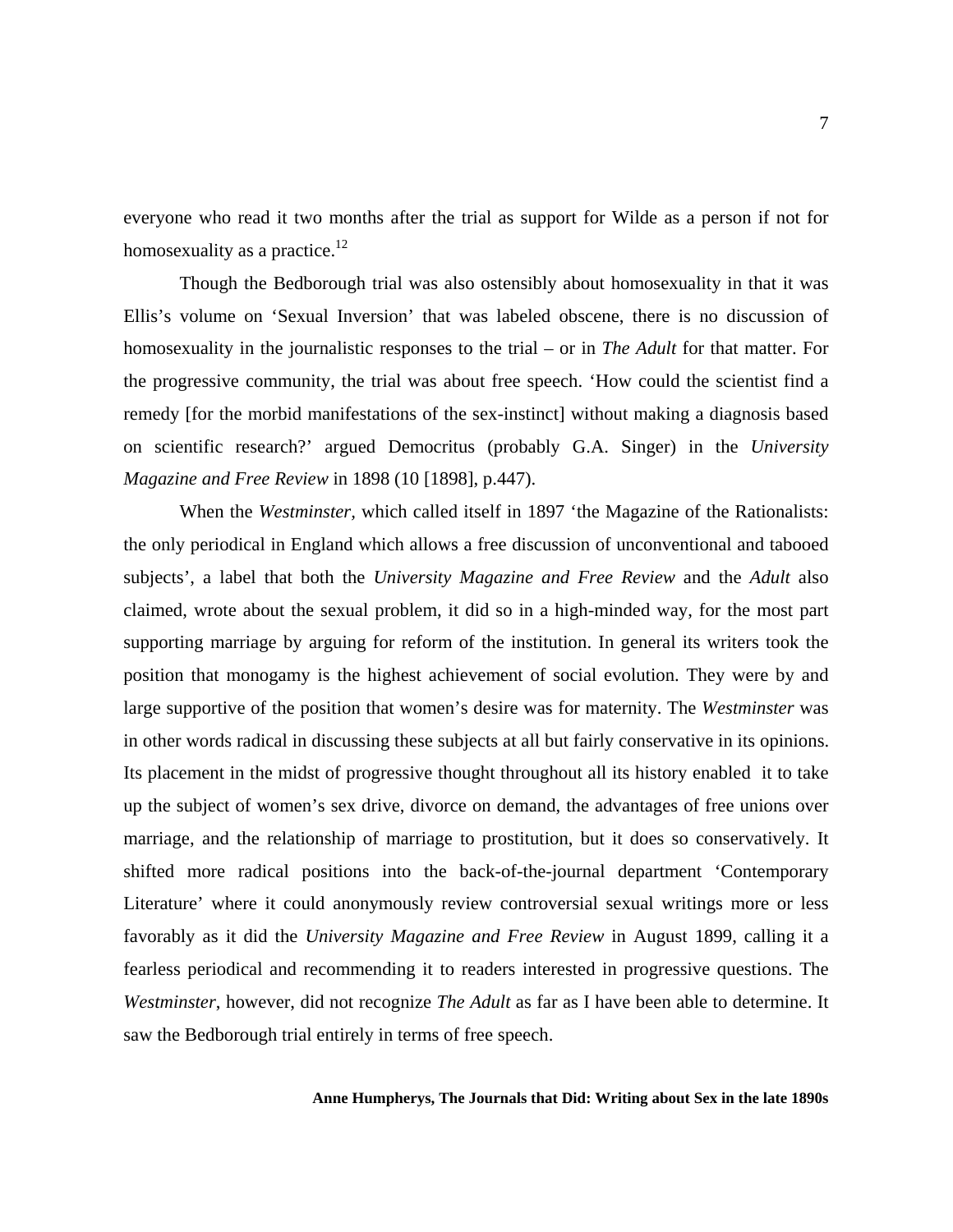*19: Interdisciplinary Studies in the Long Nineteenth Century, 3 (2006) [www.19.bbk.ac.uk](http://www.19.bbk.ac.uk/) The Adult: A Journal of Sex*<sup>13</sup> is at the other end of the spectrum from the *Westminster.* Its writing about the sexual problem included arguments that women must have sex, arguably with multiple partners, for their 'health'. However, the journal published opposing articles on this and other subjects. Orford Northcote argued for the usefulness of prostitution in a transition to the new sexual order while William Platt supported marriage as it was and even argued against any sexual element in the institution.<sup>14</sup> And there were the usual disagreements about whether monogamy was an evolutionary endpoint or an institution that would be eliminated by evolution, though the consensus was that monogamy was on the way out.

 The third of these journals which regularly published pieces on the sexual problem, the *University Magazine and Free Review*, was more radical in its coverage than the *Westminster* but less so than *The Adult.* Both it and its publisher, the University Press, which also published *The Adult*, played a significant role in the dissemination of free thought ideas and discussion of the sexual problem in the 1890s, and a number of the writers for both *The Adult* and the *Westminster* contributed to it. Further, its final owner and editor had a significant impact on both the unifying and the dissolution of the virtual community of radical writers on sex during this period.

 Because the *University Magazine and Free Review* is relatively unknown a discussion of its history may prove useful. Briefly the *Free Review* began life in 1893, founded and edited by the future Liberal M.P. John Mckinnen Robertson, a protégé of the secularist Charles Bradlaugh. It was designed at its beginning as a continuation of Bradlaugh's *National Reformer* which ceased publication in 1893 after Bradlaugh's death in 1891. In the initial number Robertson wrote that it was 'an attempt to make a platform for opinions which are more or less unlikely to get a hearing in even the more advanced of the established reviews, with perhaps the exception of the *Westminster'* (1 [1893], p.2).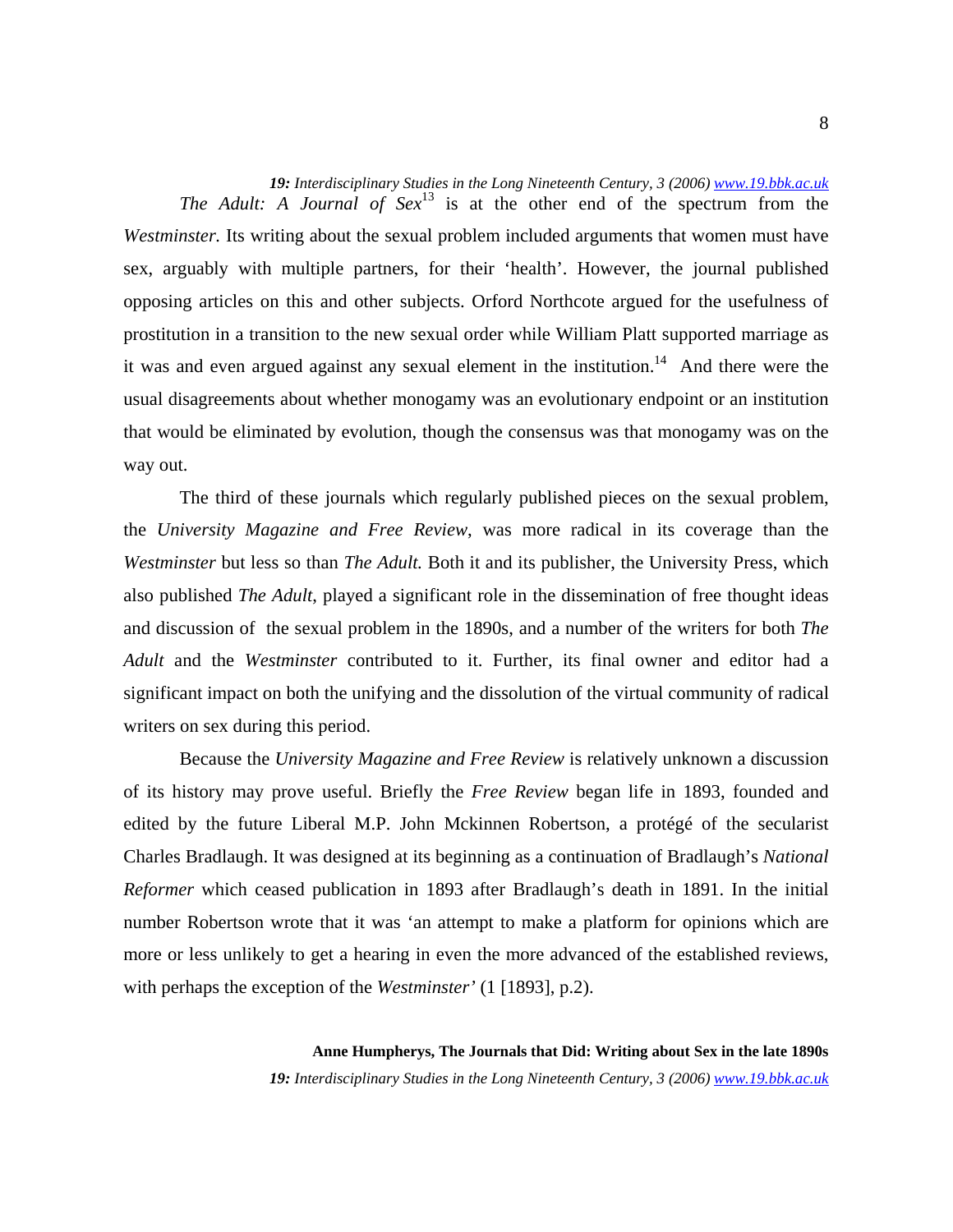The publisher of the *Free Review* was the distinguished progressive firm of Swan Sonneschein.<sup>15</sup> Robertson edited the *Free Review* until September 1895 at which point he sold it either to Roland de Villiers or George Astor Singer and one or the other of them became the editor.<sup>16</sup> Swan Sonneschein continued to publish the journal until 1897 when that role was taken over by the University Press, first located at 16 John Street, which Bedborough also used as a house and office. Soon after the University Press took over the publication from Swan Sonnenschein, it moved to Watford (at this point the press was sometimes known as The University Press at Watford). In addition to its two journals, it had a sizable list of progressive publications.<sup>17</sup> And of course, it also published Havelock Ellis's first volume of *Studies in the Psychology of Sex* on *Sexual Inversion* and more surprisingly the second volume which appeared after the Bedborough trial.<sup>1[8](#page-18-17)</sup>

 The editor of the *University Magazine and Free Review* was now 'Democritus' but, according to the British Library catalogue, continued to be Singer, though Singer said it was de Villiers. The title of the journal changed to the *University Magazine and Free Review*. In 1899, in the wake of the Bedborough trial, the journal became an annual, the *University Magazine,* still edited by Democritus, though the British Library catalogue says this was now Allan Laidlaw. However, the University Press in 1900 published two pamphlets about the Bedborough trial by Democritus, and the British Library catalogue lists this Democritus as Singer. The last issue of the *University Magazine* was in 1900.

 Almost immediately after Robertson sold the *Free Review*, the number of articles on the sexual problem increased. Frederick Rockell<sup>19</sup> wrote a strong piece in support of free love which resulted in a string of responses pro and con. 'Magda' wrote advocating 'marriage on lease', where couples would sign contracts like they did to buy property. Allan Laidlaw wrote a series of misogynistic pieces theoretically in support of total freedom for women because, he said, they needed it to become fully human. Edward Carpenter responded to a review by Rockell of *Love's Coming of Age.*2[0 O](#page-18-18)ther sexual issues included eugenics, divorce as a savior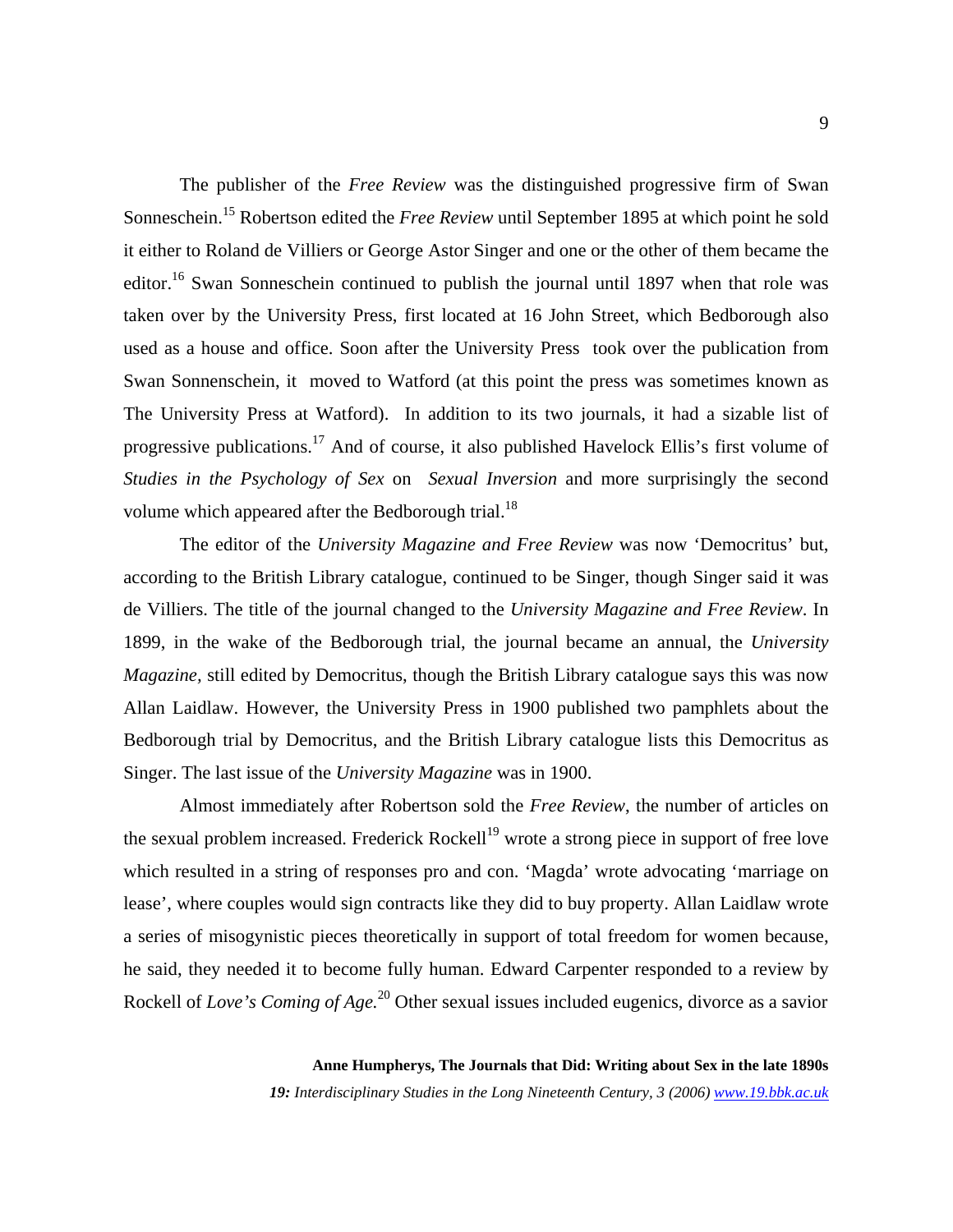of monogamy and marriage, and agitation both for and against the introduction of the Contagious Diseases Acts into India. And while all this was going on Robertson continued to contribute a political or otherwise non-sexual article to every issue.

 As should be obvious, George Astor Singer and Roland de Villiers were the same person although none of the parties knew this. Despite the fact that Ellis had his suspicions,<sup>2[1](#page-18-19)</sup> no one was to know for sure until January 1902 when Singer/de Villiers (he had, according to the police, at least 30 other aliases<sup>22</sup>) was finally arrested for selling obscene literature and died in police custody, the coroner said by apoplexy. His actual name, again according to the police, was Ferdinand Springmuhl von Weisenfeld. They said he was the son of a German judge, and had come to England in 1880 where he began a career of petty crime for which he had spent twelve months in jail for forgery.<sup>2[3](#page-18-21)</sup>

 It is not known how he surfaced in the mid-1890s as a respectable editor and publisher with strong connections to the free thought and secularist world; nor is it known from where he had acquired the £10,000 with which he founded the University Press. Probably he had developed connections among the free thought and secularist world since everyone else involved in the community of writers about sex met through these connections. Why Robertson sold the *Free Review* to Singer in 1895 is also unknown, and how he met him equally so.<sup>24</sup> Singer must have seemed a little shady even at that early stage, and given the increased number of articles on the sexual problem after he took over the *Free Review,* it is hard to believe that Robertson didn't sense a difference. Martin Page, a biographer of Robertson, referred to George Singer as 'one of Robertson's close friends.<sup>25</sup> In any case, Robertson, despite having to testify at the Bedborough trial<sup>26</sup> and being, as it were, tainted by his connection to that case (he was a member of the defense committee<sup>27</sup>), continued to contribute to the *University Magazine and Free Review* until the very end in 1900, and the University Press continued to advertise and sell his books.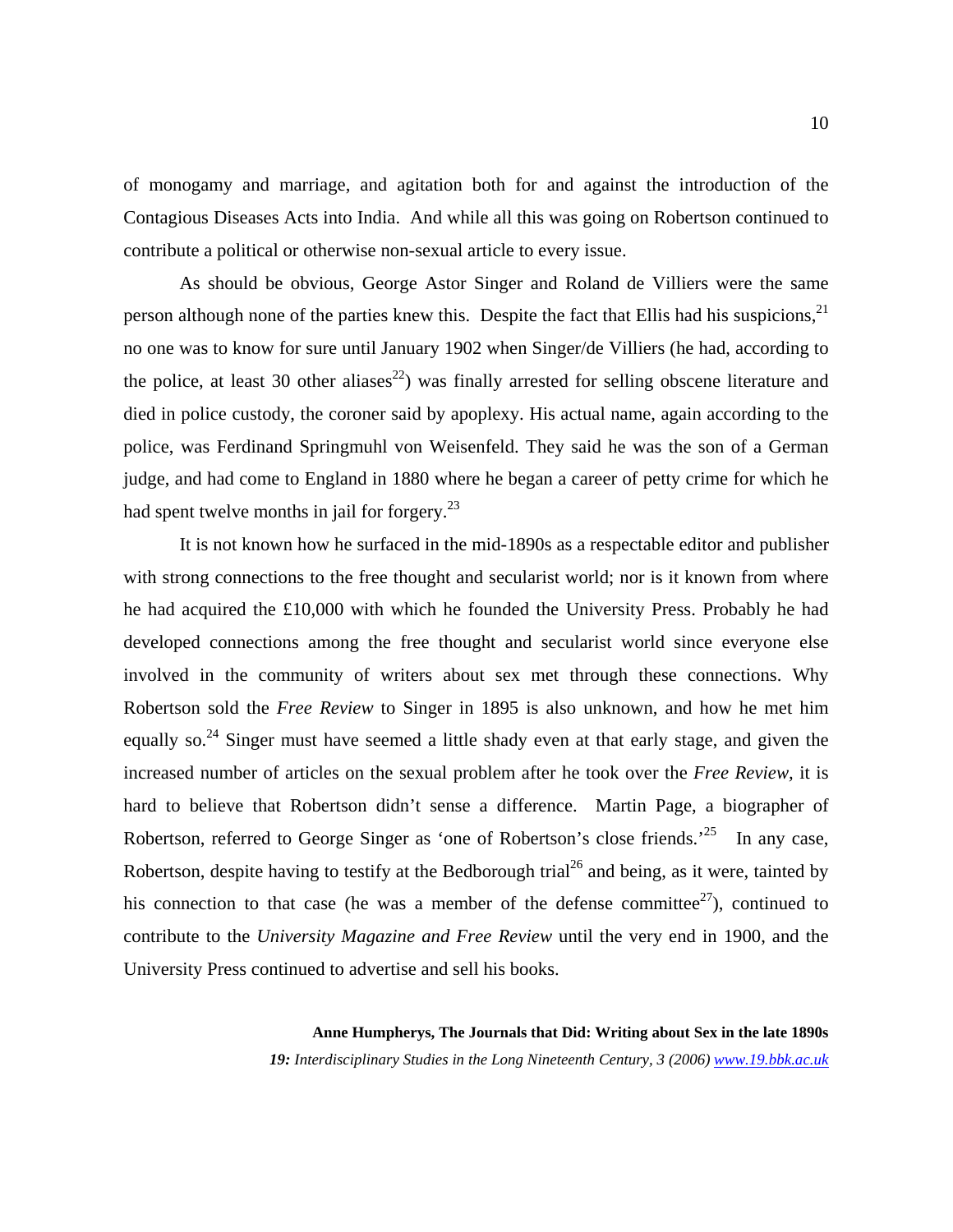In 1899 the *University Magazine and Free Review* was driven to become an annual by reduced circulation which resulted from letters (supposedly from the police) to news agents across the country threatening them with arrest for distributing obscenity if they sold the journal. Bedborough in a deal with the police to avoid prosecution also fingered de Villiers as the publisher of Ellis, whereupon a order for de Villier's arrest was issued. He disappeared, though George Singer (as Democritus) apparently continued to edit and write for the *University Magazine and Free Review* and to author several biting satires and commentaries on the Bedborough trial.<sup>28</sup>

When the police arrested Singer/deVilliers in 1902 they charged him with 'conspiring to print, sell, and publish obscene books, pictures, and pamphlets'.<sup>29</sup> After he died, the University Press went into bankruptcy. At the bankruptcy hearing in March 1902, the police said that when they had raided the firm's premises, they found 'one of the best furnished printing works ever seized' and half a dozen of 'the latest and most expensive linotype machines were in full work' (Sweeney , p.194). They confiscated and destroyed a large stock of books 'relating to psychology and pathology of sex', including thousands of copies of volumes I and II of Ellis's *The Psychology of Sex* (Sweeney, p. 194). 3[0](#page-18-26)

 Whatever one thinks about Singer/deVilliers, his dedication to progressive causes from 1895, when he surfaces to buy the *Free Review* from Robertson, to the debacle of the Bedborough trial, resulted in a significant contribution to the powerful mix of the secularist, free thought, and radical press in the 1890s. Furthermore, by all accounts, he dealt honestly and fairly with his writers and advertisers.<sup>31</sup> He also put up considerable money (£500) for the defense of Bedborough and Ellis at the trial.

 What were his motives? It is hard to believe he made much money from the *University Magazine and Free Review* or the *Adult* or the other books published by the press. If there were truly obscene books that emerged from the press there is no record of them; all the evidence is that the books the Press published were related to free thought and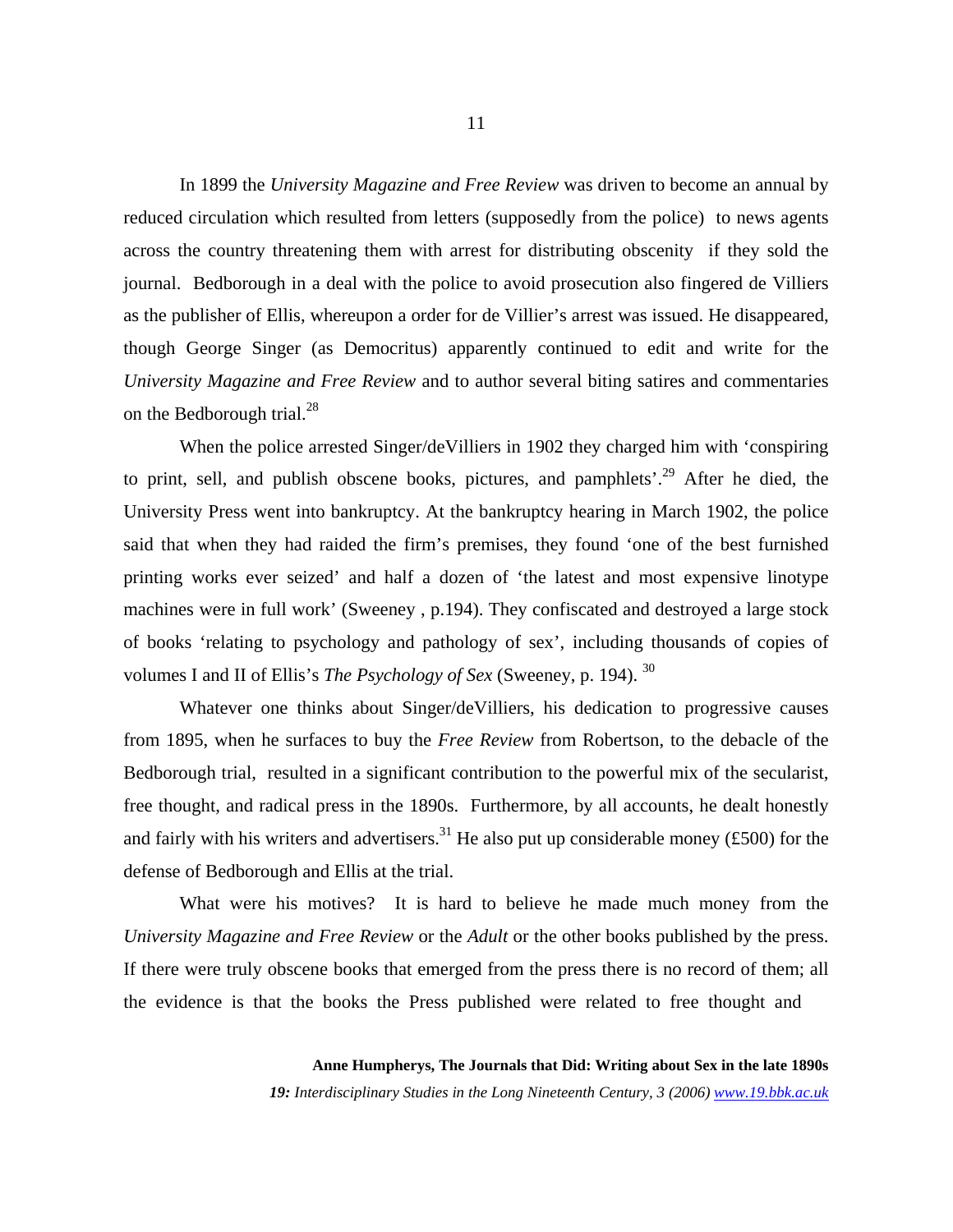sociological/sexual issues. But whatever the facts, the radical publishing scene in the late 1890s would have been much thinner without the University Press. Though Ellis would probably have been able to publish his book without the Press, he might not have been able to do so in England.3[2](#page-18-27) There probably would have been no continuation of Robertson's *Free Review* and its commitment to the ideas of Charles Bradlaugh, however much those ideas were mixed up with sex radicalism under the auspices of Singer/deVilliers. It is certainly true that without the University Press there would have been no *Adult: The Journal of Sex*, unique in its own time and however amateurish, for us one of the few pieces of evidence of the journalistic underworld of sex radicalism at the end of the century.

As Chaucer's Pardoner might have said "How can an immoral man tell a moral tale?"

 In *Radical Underworld: Prophets, revolutionaries and pornographers in London*  1795-1840<sup>33</sup> Iain McCalman traced the intricate connections among the illicit publications of working-class radical political figures and publishers in the first half of the nineteenth century. He demonstrated the strong interplay in the movement and the publications between 'liberalism and libertinism' through secularism.3[4](#page-18-29) McCalman demonstrated the various ways that the persecution by the police and government spies inevitably brought radical printers into relationship with elements of the unrespectable even criminal underworld, in prison if no where else. And when the radical political movement began to fade, the economics of underground publishing made it easy to slide from publishing illicit political documents to illicit pornography. McCalman concludes about this move into pornography that 'perhaps the most significant legacy of this tiny metropolitan underworld was to keep alive a tradition of plebeian unrespectability and irreverence in the face of powerful countervailing forces' (p. 237). Singer/deVilliers, it could be argued, is the final stage of this liberalism/libertine tradition.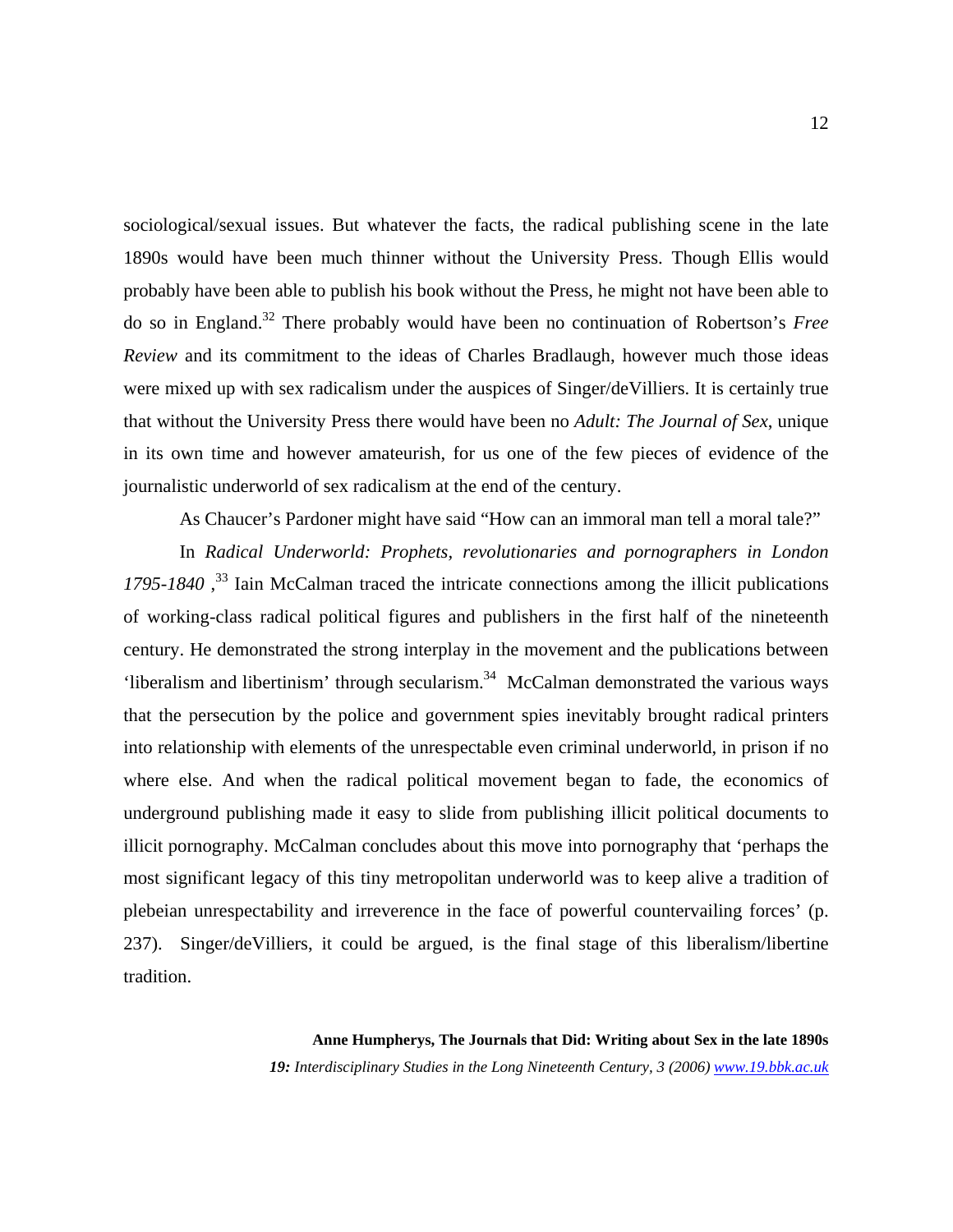So where does this leave us in our discussions of 'writing about the sexual problem' in the late 1890s? Through the overlap of authors and subjects in the three journals under review here, we do gain a sense of the shape of the virtual community of a free thought periodical response to the sexual problem. We can also see that the 'radical underground' that began early in the century with an imbrication of free thought radicalism and free press sex and sexuality did not end at mid-century but continued right up to the beginning of the twentieth century and might have gone further had the police not been obsessed with eliminating a public forum for anarchism – the real cause of the collapse at the end of the century of the community of writing about sex and its major publications.

2. Beswick Ancrum, 'The Sexual Problem: a Rejoinder', *Westminster Review* 143 (1895), 171-177.

l

3. *The Adult* was the official publication of the Legitimation League, an organization originally founded to agitate for the rights of illegitimate children to inherit. Priced at two-pence (later three-pence), each issue sixtenn (later twenty four) pages in quarto, the journal started in 1897 when the Legitimation League moved its headquarters from Leeds to London at which point it became a forum for debate on free unions and other sexual problem issues. See my article 'The Journal that Did: form and content in *The Adult* (1897-1899)', *Media History* 9 (2003), 65-80.

4. See Sweeney's autobiography, *At Scotland Yard: Being the experiences during twenty-seven years service*  (London: Grant Richards, 1904), p. 179.

5. *The Eagle and the Serpent. A Journal of Egoistic Philosophy and Sociology (*Feb. 1898-1902 plus two special issues) was 'Dedicated to the Philosophy of Life Enunciated by Nietzsche, Emerson, Stirner, Thoreau, Goethe … [it] Labours for the Recognition of New Ideals in Politics and Sociology, in Ethics and Philosophy, in Literature and Art' according to its masthead.

### **Anne Humpherys, The Journals that Did: Writing about Sex in the late 1890s**

<sup>1.</sup> Matthew Beaumont. 'Influential Force: *Shafts* and the Diffusion of Feminist Ideas at the Fin de Siècle', *19: Interdisciplinary Studies in the Long Nineteenth Century, 3 (2006) [www.19.bbk.ac.uk](http://www.19.bbk.ac.uk/)*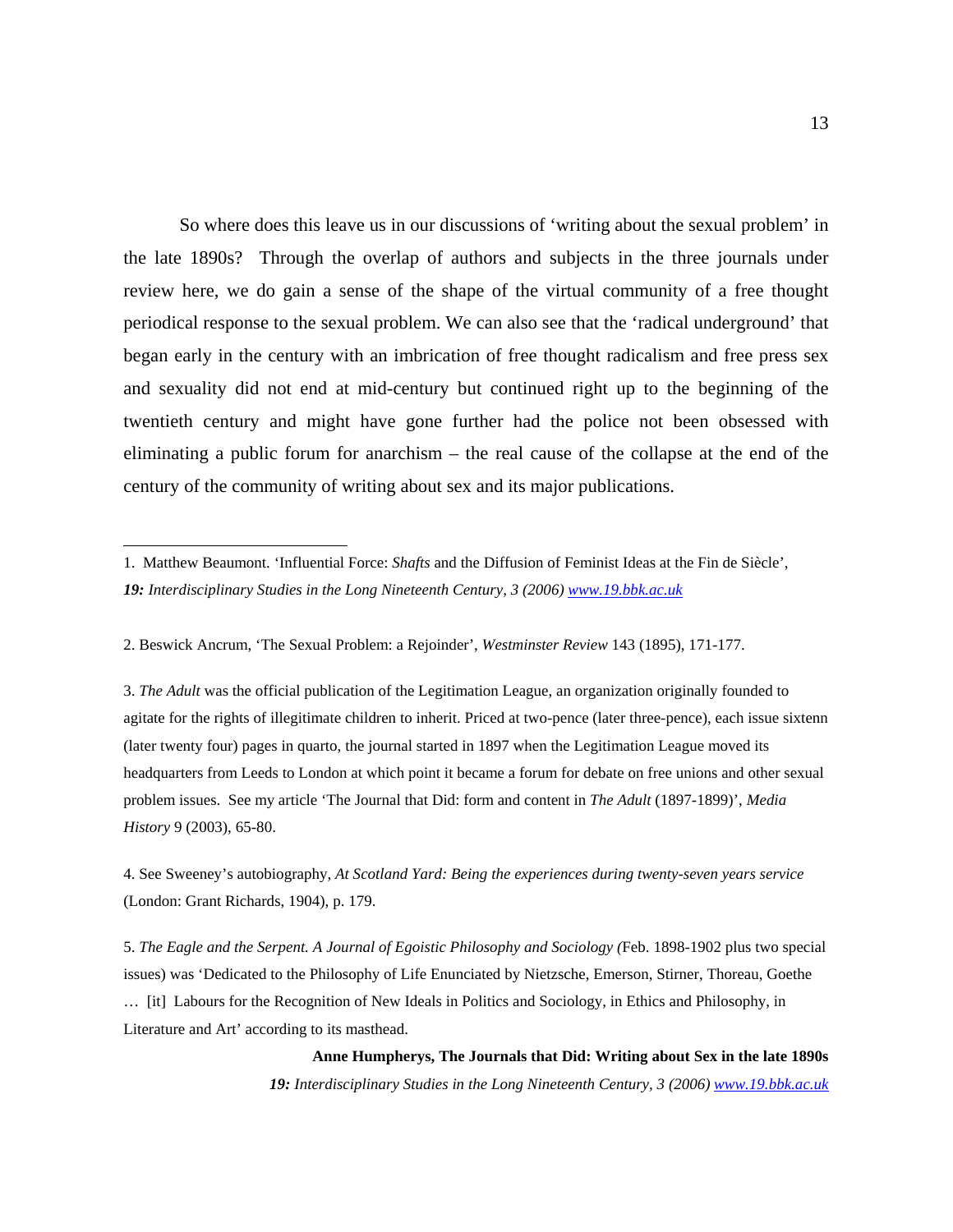6. Matthew Beaumont, 'Influential Force: *Shafts* and the Diffusion of Feminist Ideas at the Fin de Siècle', *19: Interdisciplinary Studies in the Long Nineteenth Century, 3 (2006) [www.19.bbk.ac.uk](http://www.19.bbk.ac.uk/)*

7. In an advertisement on the cover of his pamphlet *Sexual Love: What it is and what it isn't* (published by the *Truth Seeker* in Bradford probably in 1898, though the only dated copy in the British Library is 1902), Laidlaw described himself as a literary expert who could supply articles on 'Sex Matters, Sociology, Philosophical Literature, Music and Drama'. In August 1900 he contributed to the *Westminster* 'What Are Immoral Plays?' arguing that 'Under free conditions it is only the weak or diseased nature than can be permanently injured by what it sees or hears', 154 (1900), p. 216.

8. See, for example, 'Sagittarius'. 'Sexual Freedom in Relation to Women and Economics', *The Adult* 1 (1897), 25-29.

9. See, for example, William Platt, 'Spiritual Love', *The Adult* 1 (1897), 55-57 and Lucy Stewart, 'Freethought and Free Love', *The Adult* 1 (1897), 40-45.

10. Mrs. Eliza Champness wrote a biography of the MP Frank Smith in 1943.

l

11. Orford Northcote, usually the most radical of the writers for *The Adult*, even argues in 'The Mutability of Sex-Love' that women with multiple sex partners would have the 'spice of joy and delight' unavailable to women with only one. See *The Adult* 1 (1897), 20-26 .

12. 'Oscar Wilde: A Literary Appreciation', *Free Review* 4 (1895), 198. In 1900 Allan Laidlaw wrote a series of articles for the *Westminster* on the theater. In the first he praised the 'four masterpieces' of Oscar Wilde and saw 'the beginnings of a drama dealing with humanity in its complex state under high pressure' 153 (1900), 321.

13. The journal began life as 'A Journal for the Advancement of Freedom in Sexual Relations'; in the second issue it was 'A Crusade Against Sex-enslavement'; in the third, 'A Journal for the Free Discussion of Tabooed Topics' and finally in the fourth, 'A Journal of Sex'.

# **Anne Humpherys, The Journals that Did: Writing about Sex in the late 1890s**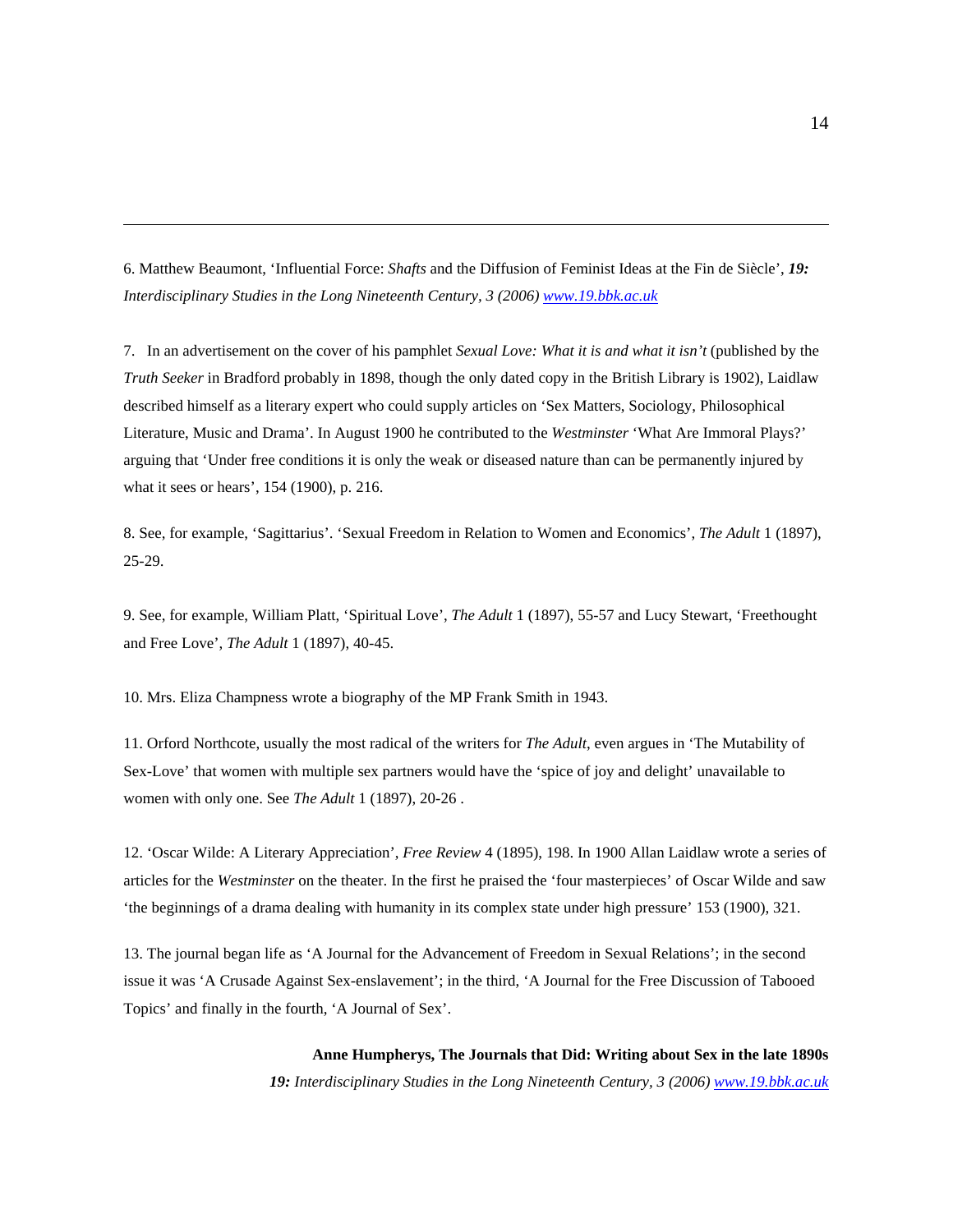14. Orford Northcote, 'Prostitution', *The Adult* I (iii) (1897), 34-38, and William Platt, 'Spiritual Love', *The Adult* I (iv) (1897), 55-57.

l

15. Swan Sonneschein published the first English edition of Marx's *Capital*, the works of Schopenhauer, books by Robertson, Edward Carpenter, Sydney Webb, Frances Power Cobbe, Alfred Wallace, and many others, not to mention J.M. Barrie's first novel, and George Bernard Shaw's *An Unsocial Socialist*. The firm obliterated any connection to the *Free Review*, however, in its official history, which mentions neither Robertson nor the journal. See F.A. Mumby and Frances H.S. Stallybrass, *From Swan Sonnenschein to George Allen & Unwin Ltd.* (London: George Allen & Unwin, 1955). Following the official line, Ann Perry says in the *Dictionary of Literary Biography* (106: 295) that after its connection with periodical the *Universal Review* ended in 1890, Swan Sonnenschein never published any other journals. This is clearly wrong.

16. Odin Dekkers in *J.M. Robertson: Rationalist and Literary Critic,* (Aldershot: Ashgate, 1998) says de Villiers owned the press and Singer was the editor, p. 36. Ellis said de Villiers was the editor and Singer the owner of the press (Phyllis Grosskuth, *Havelock Ellis: A Biography* (London: Allen Lane Penguin, 1980), p. 180). At his trial Bedborough said de Villiers owned the press. Singer says in *Judicial Scandals and Errors*  (London: The University Press, 1900) that de Villiers had nothing to do with the press or the publication of Ellis's book, and that he, Singer, was the one who bought the copyright of the *Free Review* from Robertson , p. 73. Different police reports have the tasks assigned differently.

17. John Robertson's *The Saxon and the Celt* as well as his *Montaigne and Shakspere* [sic], F.H. Perry-Coste's *The Ethics of Suicide*, Geoffrey Mortimer's *The Blight of Respectability,* and A. Hamon's *The Universal Illusion of Free Will and Criminal Responsibility*, which was reviewed favorably by the *Westminster* in 1899. *Westminster Review* 152 (1899), 705.

18. Ellis had submitted the manuscript of volume one of *Studies in the Psychology of Sex* to a small scientific publisher Williams and Norgate, but they rejected it. A friend, Francis Hall Perry-Coste (a member of free thought circles, contributor to both the *Westminster* and *The Free Review* and two of whose books were published by the University Press) suggested Ellis contact 'a man of some wealth who was about to set up a small printing and publishing house for scholarly works with no wide general appeal' (Grosskuth, p. 180).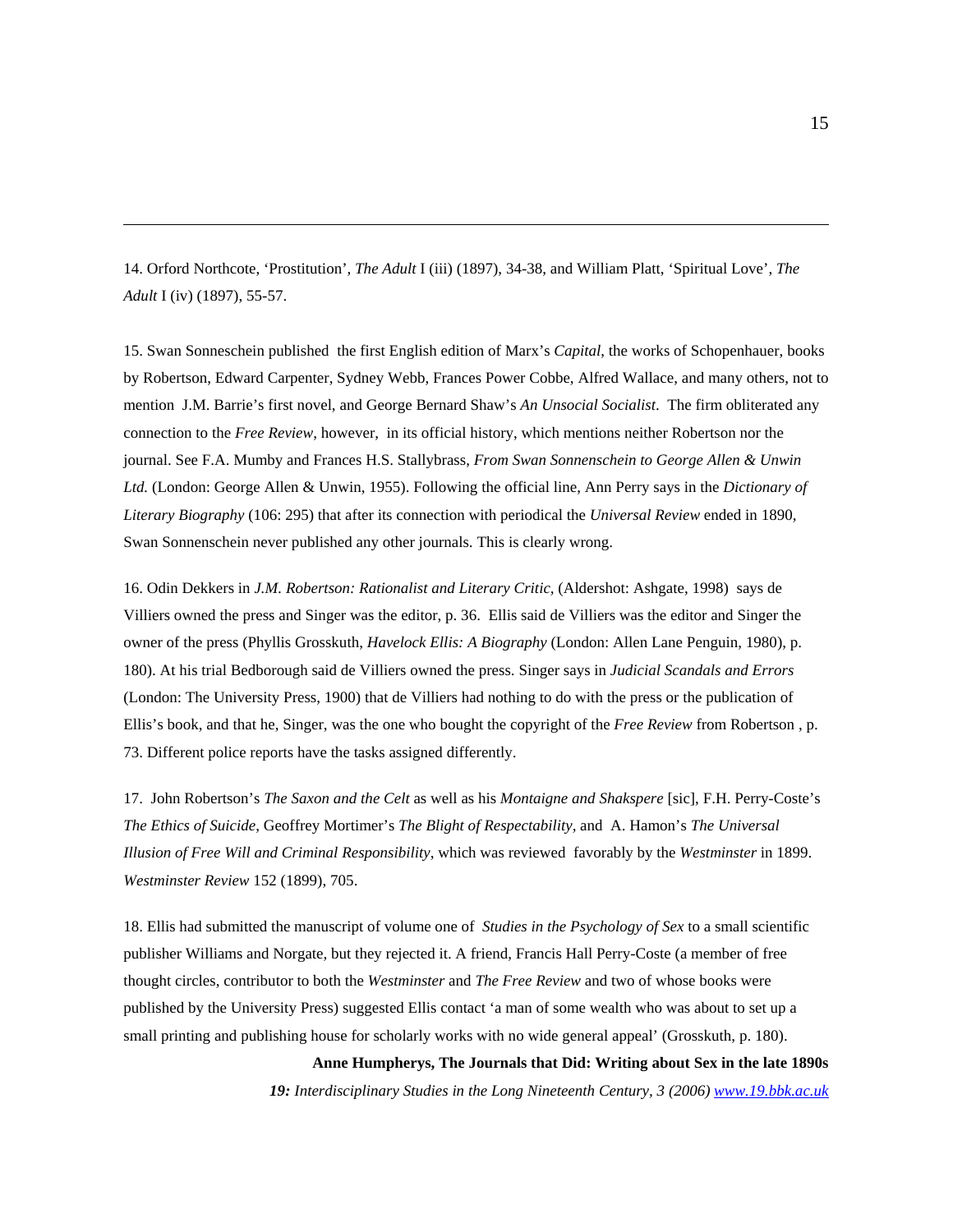19. Frederick Rockell wrote a number of pamphlets for various cooperative organizations in the 1890s and early 1900s.

l

20. Rockell's review was in the *Free Review* 6 (1897), 576-586, and Carpenter's response is in 7 (1897), 91-93.

21. Even though Ellis was slightly uneasy when he met de Villiers, he thought the books the publisher proposed to issue seemed 'eminently respectable'. Soon, however, he began to wonder if George Singer actually existed. 'Have you ever yet seen anyone who ever saw "G. Astor Singer?". I am distinctly inclined to believe that the signatures to letters from "G. Astor Singer" are in the same hand as those of R. De Villiers.' But Ellis was very pleased when de Villiers also agreed also to publish his wife Edith's novel *Seaweed,* which was also serialized in the *University Magazine and Free Review* (Grosskuth, pp. 180-181).

22. Some of these include, according to the policeman John Sweeney, Wells, Wild, Winter, Willing, Macmillan, M'Croquodale, von Jarchow, Perrier, Grant, Wilson, and Davis (p. 194). *The University Magazine and Free Review* contains a number of articles signed by some of his aliases. In fact in the penultimate number of the *University Magazine,* half of the articles are probably by Singer/de Villiers under different signatures.

23. Sweeney, p. 191. The most comprehensive account of the Singer/de Villiers story is in Arthur Calder-Marshall's *Lewd, Blasphemous, and Obscene* (London: Hutchinson, 1972), pp. 193-229. Apparently in addition to his publishing ventures, Singer/de Villiers was involved in various pyramid schemes such as a Brandy Distillery Company which netted him £60000, though it is not clear whether this venture was going on at the same time as his publishing enterprise.

24. Dekkers has found nothing about this, and he told me that he is as puzzled as I am about it, given Robertson's 'very serious ambitions for the *Free Review* and the fact that he was guarding Bradlaugh's moral and intellectual legacy'. Personal email communication 20 March 2005.

25. Martin Page, *Britain's Unknown Genius: The Life-Work of J.M. Robertson* (London: South Place Ethical Society, 1984), p. 24. This biographer also says that Robertson was concerned that he might be prosecuted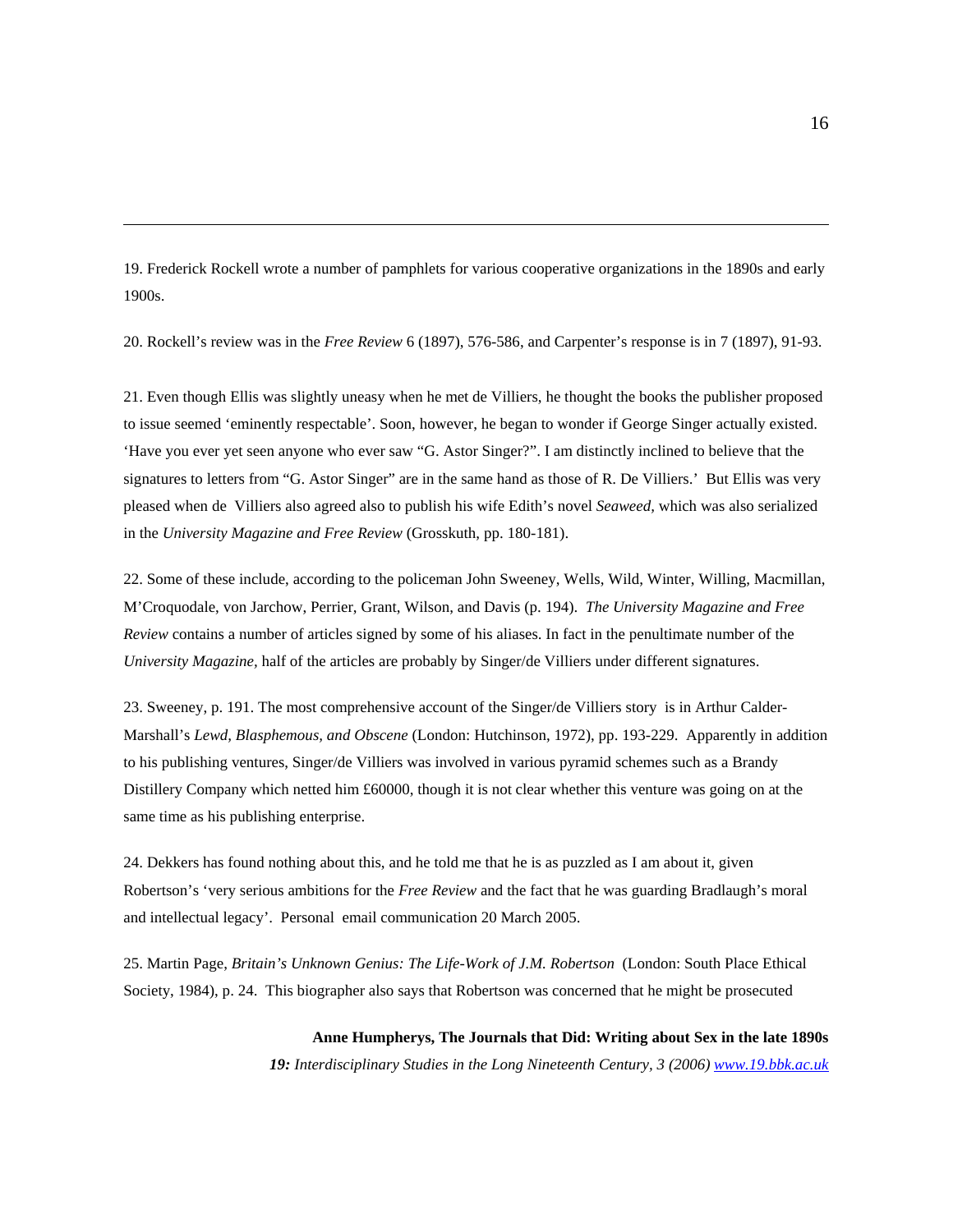during the Bedborough case (he wasn't) since two of his books had been seized in the raid on the University Press.

26. Robertson testified again in 1902 at the trial of de Villiers associates (Dekkers, p. 36).

l

27. '[T]he *Reformer* reported that on 5 September 1898, Robertson presided over the third public meeting of the Committee . . . and "opened with a vigorous speech in which the attack was soundly characterised"'. Quoted in Dekkers, p. 36.

28. See Democritus [G.A. Singer] *Darwin on Trial at the Old Bailey* (London: University Press, 1900) and G. Astor Singer, M.A. *Judicial Scandals and Errors* (London: The University Press, 1900). Both were also published in *The University Magazine* 1900, along with another satire 'A Narrow Escape' by A. von Jarchow (another pseudonym of de Villiers but this piece may have been written by Allan Laidlaw). *Judicial Scandals and Errors* contains Singer/deVilliers's version of the Bedborough debacle. The *Westminster Review* called *Darwin on Trial* 'an excellent piece of fooling' (152 [1899], p. 226) and *Judicial Scandals* 'a clear and accurate history of the well-known Bedborough prosecution, directed against a scientific work of the highest value by Dr. Havelock Ellis' (151 [1899], p. 586).

29. Also arrested were Allan Laidlaw, Singer/de Villiers's wife and also his mistress by whom he had had a child; two printers Edward Henry Coleman and Walter Munday, and a compositor Charles Maurice Coleman. They were all arraigned at Bow Street on 16 January 1902. Eventually Singer/de Villier's wife received a year at hard labor, Laidlaw six months; the mistress was released, and the cases against the printers were dismissed. See Calder-Marshall for full details.

30. For further details about the press see the account of the bankruptcy in 'The University Press, Limited'. *London Times* (21 March 1902), p. 10.

31. Ruth Brandon in her retelling of the case concludes that 'when it came down to business dealings de Villiers could not be faulted. He readily agreed to publish [Ellis's] book on generous terms. […] Nor could any objection be made to the other books on the Watford University Press's list'. *The New Women and the Old Men: love, sex, and the woman question* (New York: Norton, 1990), p. 124. In 1940, in *My Life,* Ellis's only judgment on de

**Anne Humpherys, The Journals that Did: Writing about Sex in the late 1890s**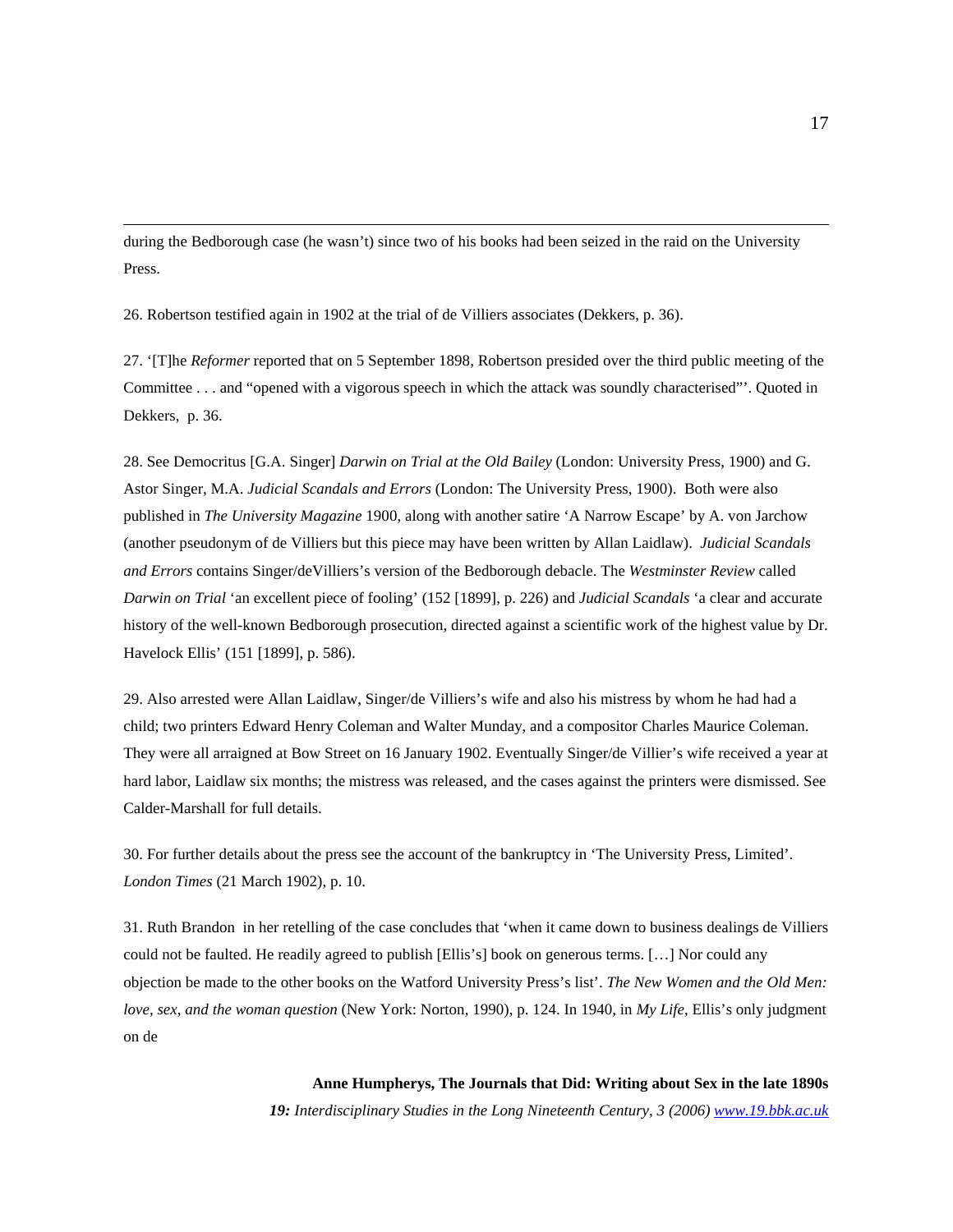Villiers was that 'even now it seems to me that he was essentially a man afflicted by a peculiar mental trait which it would have been psychologically interesting to investigate' (Grosskurth, p. 203).

32. Of course it is arguable that the resulting Bedborough trial – which really didn't have much to do with Ellis as I have suggested – was damaging to him. His biographers have all regretted his association with the University Press. Calder-Marshall blames Ellis (though not the Press) for the failure to repeal the notorious Labouchere amendment against homosexuality until the 1960s. The trial certainly was damaging to Ellis's wife, Edith. All the copies of her novel *Sea Weed*: *A Cornish Idyll* were also seized and destroyed by the police. According to Grosskurth, Edith was devastated (p. 201).

33. Cambridge University Press, 1988.

l

34. 'Libertinism and free thought shared a kindred antagonism to religion and religious establishments as enforcers of moral laws and codes of conduct' reflecting what McCalman calls 'the underside of the Enlightenment' (p. 208).